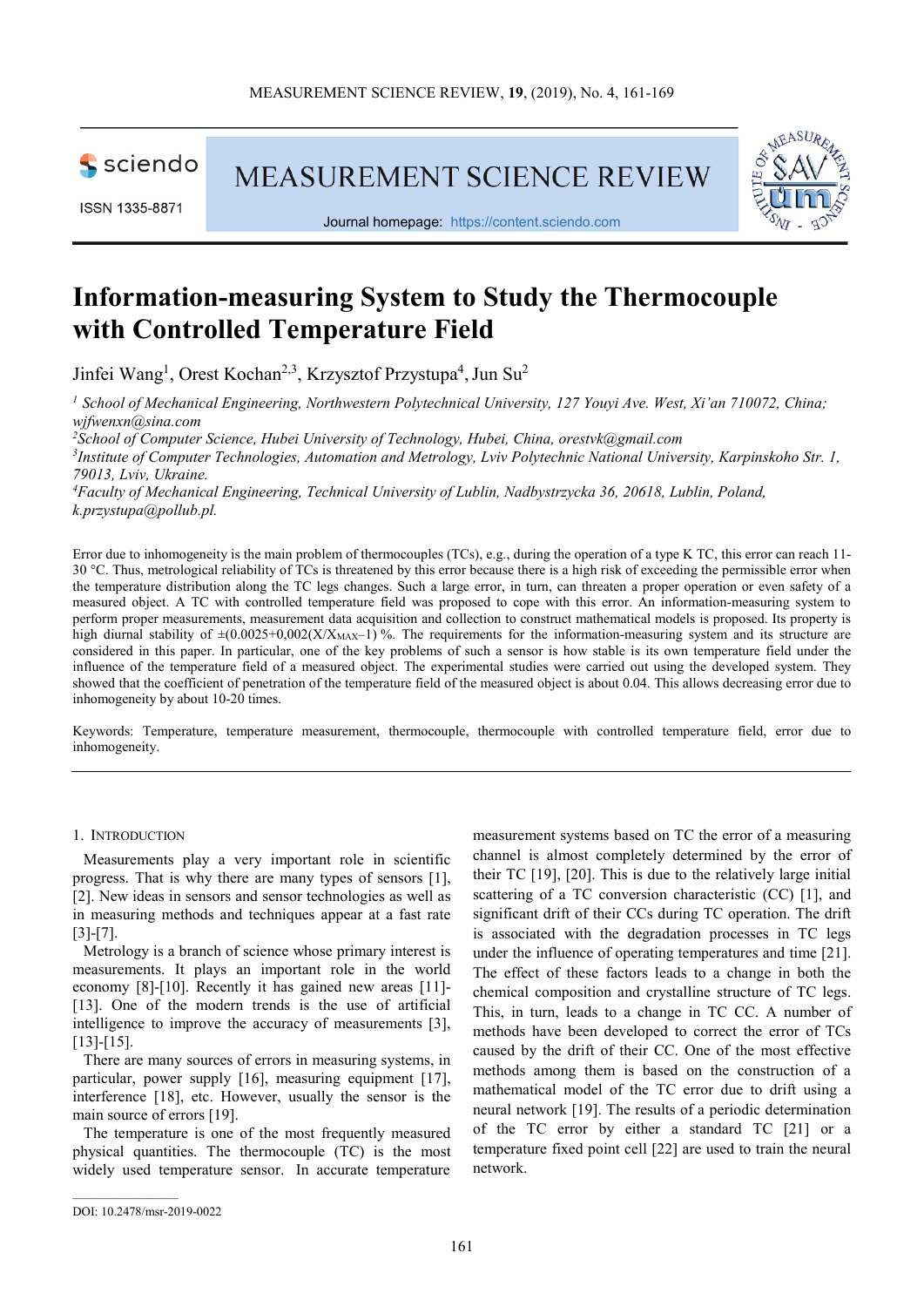However, the rate of degradation in TC legs is a function of their operating temperature [21]. Therefore, the CCs of those sections of the TC legs which are operated at high temperatures change with respect to their individual operating temperatures. When changing the temperature field along the TC legs, their sections change their developed thermo-emf, since the temperature difference at their ends changes. Therefore, the thermo-emf developed by a TC becomes dependent not only on the temperature difference between the measuring and reference junctions, but also on the temperature field, that is on the temperature distribution along the TC legs [20], [23], [24]. This is the way how the error due to acquired thermoelectric inhomogeneity of TC legs appears [23], [24]. The maximum value of the error due to acquired thermoelectric inhomogeneity of TC legs is considerable. This error may reach 11 °C according to the estimation given in [20], it is up to 30 °C according to the estimation carried out in [24], and in some cases this error reaches even over 150 °C [25] when measuring temperatures within the range of 800- 1000 °C.

Error due to inhomogeneity has been known since 1906 [26] but recent studies show that it is still a problem [23], [25], [27]. Since then, it has been considered to be the main source of the TC error [23], [26]. The presence of acquired thermoelectric inhomogeneity of TC legs considerably worsens the correction of the error due to drift of the TC CC [20], therefore, the correction of the error due to drift of TC CC without the correction of the error due to acquired inhomogeneity becomes unreasonable.

# 2. METHODS OF REDUCING ERROR DUE TO ACQUIRED INHOMOGENEITY

A number of methods have been developed to mitigate the error due to acquired inhomogeneity. These methods were analyzed in [28]. It was shown in [28] that:

1. There is a method of calculating the error due to acquired inhomogeneity for the temperature field of operation using the error determined in a calibration, based on the results of previous studies of the error due to drift of the TC CC. It does not take into account the individual nature of the drift and the effect of the rate of drift in particular operating conditions;

2. The improved version of the previous method based on the results of periodic determination of the TC error is using either a reference TC [21] or a temperature fixed point cell [22]. The method makes it possible to increase the accuracy of the correction of the error due to acquired inhomogeneity;

3. A criterion to estimate the accuracy of the correction of the error due to acquired inhomogeneity was proposed in [29], [30]. It made possible a reliable estimation of a TC error in any temperature field using the error obtained in a calibration.

However, the abovementioned methods improve the accuracy of temperature measurements only in case of shorttime and rare changes of the temperature field along the TC legs. That is when changes of the temperature field do not cause the change of main trends of degradation of sections of the TC legs.

A new type of TCs, the thermocouple with controlled temperature field (TCTF) was proposed in [14] in order to radically reduce the effect of acquired inhomogeneity on measurement results. A schematic diagram of the temperature measurement system based on the TCTF is given in Fig.1. Its key component is the main TC (MTC) connected to the measurement channel (MMC) of the measuring and control subsystem M&CS. The temperature field along the MTC legs is stabilized by the *n* auxiliary temperature control subsystems. Each such subsystem consists of an auxiliary thermocouple, heater H1 ... Hn and temperature regulator. There are *n* such subsystems shown in Fig.1. as the inputs TC1 ... TCn and outputs CC1 ... n of the M&CS.

The TCTF creates its own temperature field along the legs of the MTC using the auxiliary temperature control subsystem during operation [14]. Therefore, the error of the MTC due to its thermoelectric inhomogeneity cannot manifest itself [14]. However, the implementation of such a TCTF requires fundamental theoretical and experimental studies because there are several key problems in the TCTF such as: (i) control of temperature field; (ii) the error of method caused by the heat flux from the heaters to the measuring junction of the MTC; (iii) influence of the changes in an external temperature field on the temperature distribution along the legs of the MTC created by the heaters. Methods to control the temperature field were proposed in [31], [32] (to solve the problem mentioned in point (i) from the previous sentence. The error of method was considered in [33] (the key problem (ii) from the list above). The purpose of this article is to develop a special information-measuring system (IMS) for the experimental studies of the prototype of the TCTF proposed [14] and study the influence of the changes in an external temperature field on the temperature distribution along the legs of the MTC created by the heaters.



Fig.1. A schematic diagram of the temperature measurement system based on the TCTF.

## 3. THE PROTOTYPE OF THE TCTF

The drawing of the proposed TCTF is given in Fig.2. The temperature of an object is measured by the MTC 10. Its measuring junction is placed in the tip of the thermowell 9, and the reference junction is in the box 1. The thermocouples TC1 (position 3) ... TCn (position 9), that measure the temperatures of all sections, are placed into the main thermowell 7. They are insulated with ceramic beads.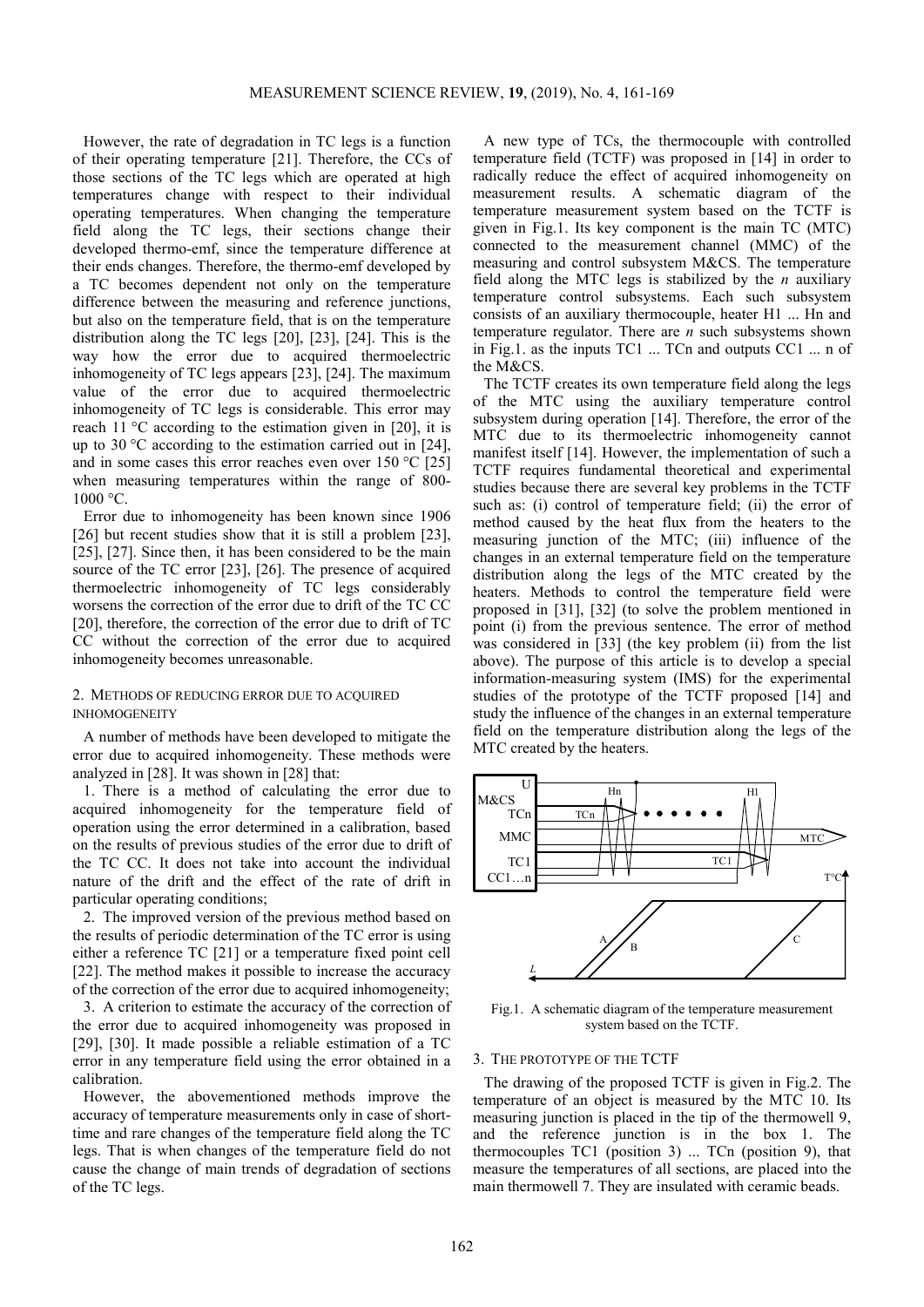The main thermowell 7 is covered with refractory enamel. The sections of the heater 4 are wound on it. Current to the heaters is supplied by wires located in the ceramic beads 2. The heat insulation 6 reduces the heat loses of heaters to the environment. Metal tubes 5 constitute an external TCTF housing.

The TC1 ... TCn and H1 ... Nn are located along the MTC in such a way, that it is possible to fully control the temperature distribution along its legs. However, H1 ... Hn should not influence the temperature of the MTC measuring junction. Therefore, the MTC's measuring junction is placed into the tip of the thermowell 9, which should be far enough to dissipate the thermal flux from the heaters [33]. In the prototype this distance is 15 cm [33].

There are multiple functions of the box 1:

1. It is a thermal flattener to level the temperatures of the reference junctions of the MTC and the remaining thermocouples TC1 (position 3) ... TCn (position 9).

2. It is a container for the temperature sensor of the reference junctions for all the TCs. This prevents the use of extension cables and thus eliminates their error.

3. It contains terminals for connection to the cable of the reference junctions for all the TCs. The cable transmits their thermo-emfs to the measuring and control subsystem M&CS.

4. It also contains the connection terminals of the heaters H1 ... Hn to connect them to the corresponding control channels CC1 ... n.



Fig.2. The drawing of the proposed TCTF.

Such a design of the TCTF prototype enables the purposeful control of the temperature field along the MTC legs. In particular, it is possible to stabilize the temperature field along the MTC legs (for example, according to curve A in Fig.1.). Changes of the ambient temperature fields within the limits B and C (see Fig.1.) will not influence the temperature field along the MTC legs.

#### 4. REQUIREMENTS FOR THE SPECIAL IMS

The main goal of the IMS is to provide conditions that simulate the operation of the TCTF. It is supposed to study its performance and specific errors.

The TCTF requires a measuring and control subsystem M&CS. Its number of voltage measurement channels is determined by:

- 1. zero setting requires one channel;
- 2. calibration requires one channel;
- 3. the MTC requires one channel;

4. the auxiliary thermocouples ТС1 ... ТСn require nine channels;

5. two channels to measure the voltages across the reference resistor and the resistance thermometer. The voltage divider circuit with the four-wire method to measure

the resistance of the resistance thermometer and the reference resistor [1] is used to ensure the required accuracy of correction of the reference junction temperature for the TCs.

After summing up the abovementioned requirements one receives 14 channels in total. Type K TCs are used in the prototype [33]. Their sensitivity is about 40  $\mu$ V/°C [1]. The range of measured voltage is determined by the maximum thermo-emf of 50 mV. It is necessary to have a margin of 20 ... 30 % to avoid the phenomenon of limiting the normal mode noise, otherwise noise immunity of the measuring system will be considerably reduced.

It is necessary to have a significant margin for sensitivity to study the effect of various external factors on the TCTF. Therefore, in the developed IMS, the measuring channels have a sensitivity of  $1 \mu V$ , which corresponds to a temperature of about 0.025 °С for the chosen type K TCs.

The maximum permissible error of the measuring channels should be less than the expected change in TC thermo-emf under the impact of influencing factors, therefore, it should be commensurable with the system's sensitivity. However, in this case the maximum permissible error will be 0.002 ... 0.0025 %.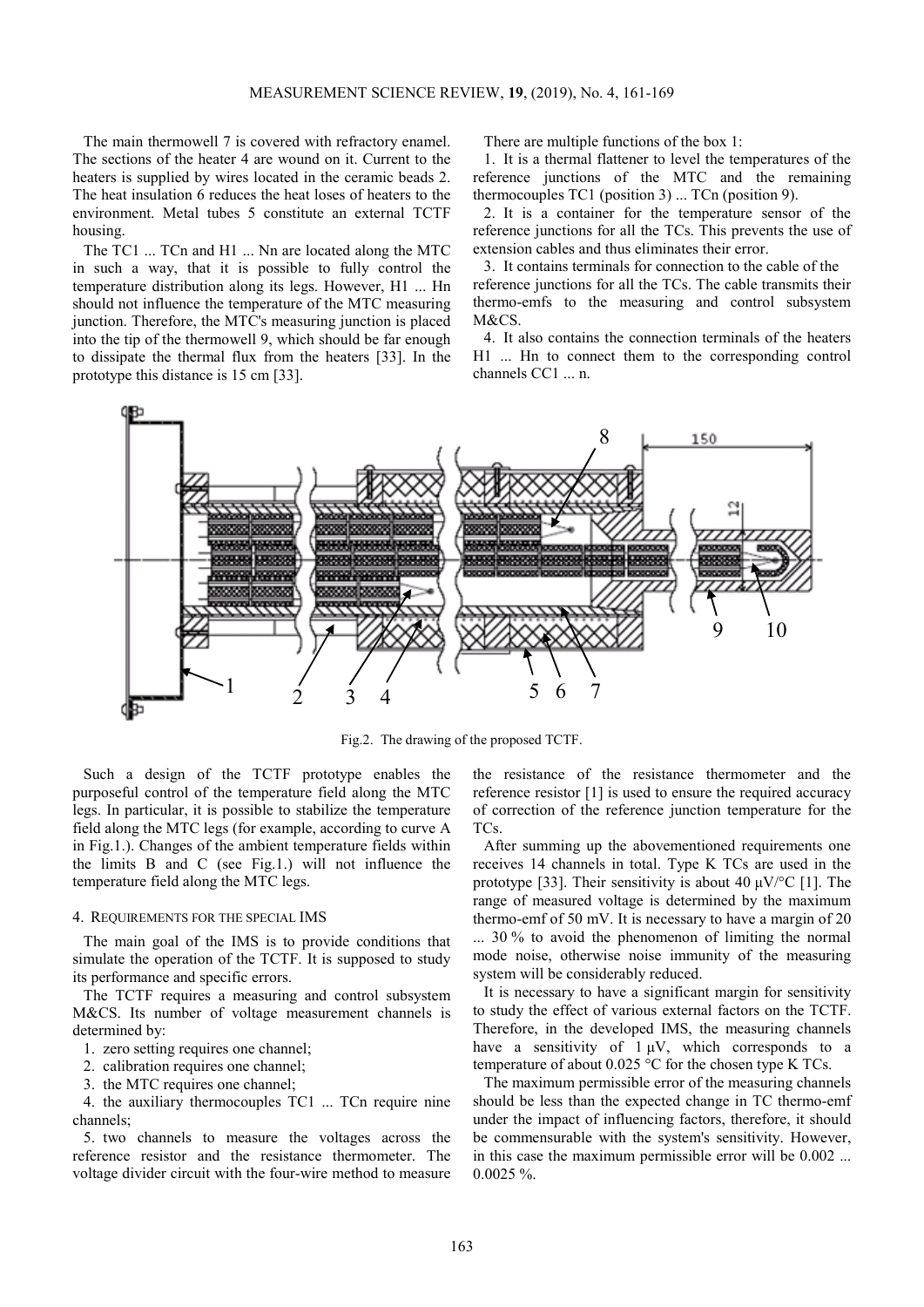The measuring system should be placed as close to the furnace that is a part of the IMS as possible. This requirement is due to the need for the maximum reduction of wires, which connect the TCs to the measuring system. Otherwise, the normal mode noise will rise. The residual noise will increase random errors of the measuring system. This error is the most dangerous when studying the effects of the influencing factors. On the other hand, the location of the measuring system near the furnace leads to significant changes in the temperature of its operation. Thus, the effect of the additional temperature error on measurements rises. In this case, it is difficult to meet the abovementioned maximum permissible error.

However, virtually all measurements in the study are relative ones. That is, the studies are limited to measuring changes of the thermo-emfs developed by the MTC under the effect of the influencing factors. In this case, the absolute error of measurement is not very important. Stability of the measuring instrumentation during the experiment is more important. Therefore, it was decided to specify two parameters that determine the error of the experimental studies, such as the limit of permissible error and permissible instability for the time of one experiment, which is for 9 hours.

### 5. THE STRUCTURE OF THE DEVELOPED IMS

To solve the abovementioned problems during the construction of the IMS, the following technical solutions are used:

1. The microconverter ADUC-834 [34] was used as a core of the measuring system. It contains a 24-bit sigma delta analog-to-digital converter (ADC);

2. An automatic correction of the additive and multiplicative errors is used to reduce the ADC error.

3. The reed switches with auxiliary thermal flatteners are used to reduce the additive error of the measuring channel;

4. The source of calibration voltage is based on the precision stabilizer AD780 [35] and the thin film resistive voltage divider 301НР5 [36] to reduce the multiplicative error of the measurement channel;

5. A shielded power supply (primary and secondary windings of the power transformer are wound up in different pins of a U-shaped core with a metal screen between the pins) is used to reduce the common mode noise and the galvanic insulation of interfaces using optocouplers.

The structure of the developed IMS is given in Fig.3. The core element of the IMS is a tubular furnace. It consists of a furnace heater H and a system for stabilizing the furnace temperature. This system includes the thermocouple TC, the circuit to correct the temperature of its reference junction TRJ, the analog-to-digital converter ADC, the microcontroller MC, and the thyristor TYR. The TCTF is placed into the furnace. The TCTF consists of the main thermocouple MTC, nine zones of temperature stabilization along the MTC legs (they include heaters H1 ... H9 and thermocouples TC1 ... TC9), and the circuit to correct their temperatures of the reference junctions TRJ.

The IMS also includes a measuring and control subsystem M&CS and a personal computer IBM PC. The measuring and control subsystem M&CS consists of an input switchboard, a source of calibration voltage Uref, a microconverter ADUC-834 [34], a pulse width modulators PWM (based on another microcontroller), and power switches. The ADUC-834 includes the 24-bit sigma-delta ADC and a microcontroller compatible with the i51 series. This microcontroller carries out basic data processing in the M&CS. All units of the IMS are wired by a local network based on the modified interface RS-232 [37]. Control by all units of the IMS is performed using the personal computer IBM PC. The IBM PC also collects the measurement data. A picture of the developed IMS is shown in Fig.4.



Fig.3. The structure of the developed IMS.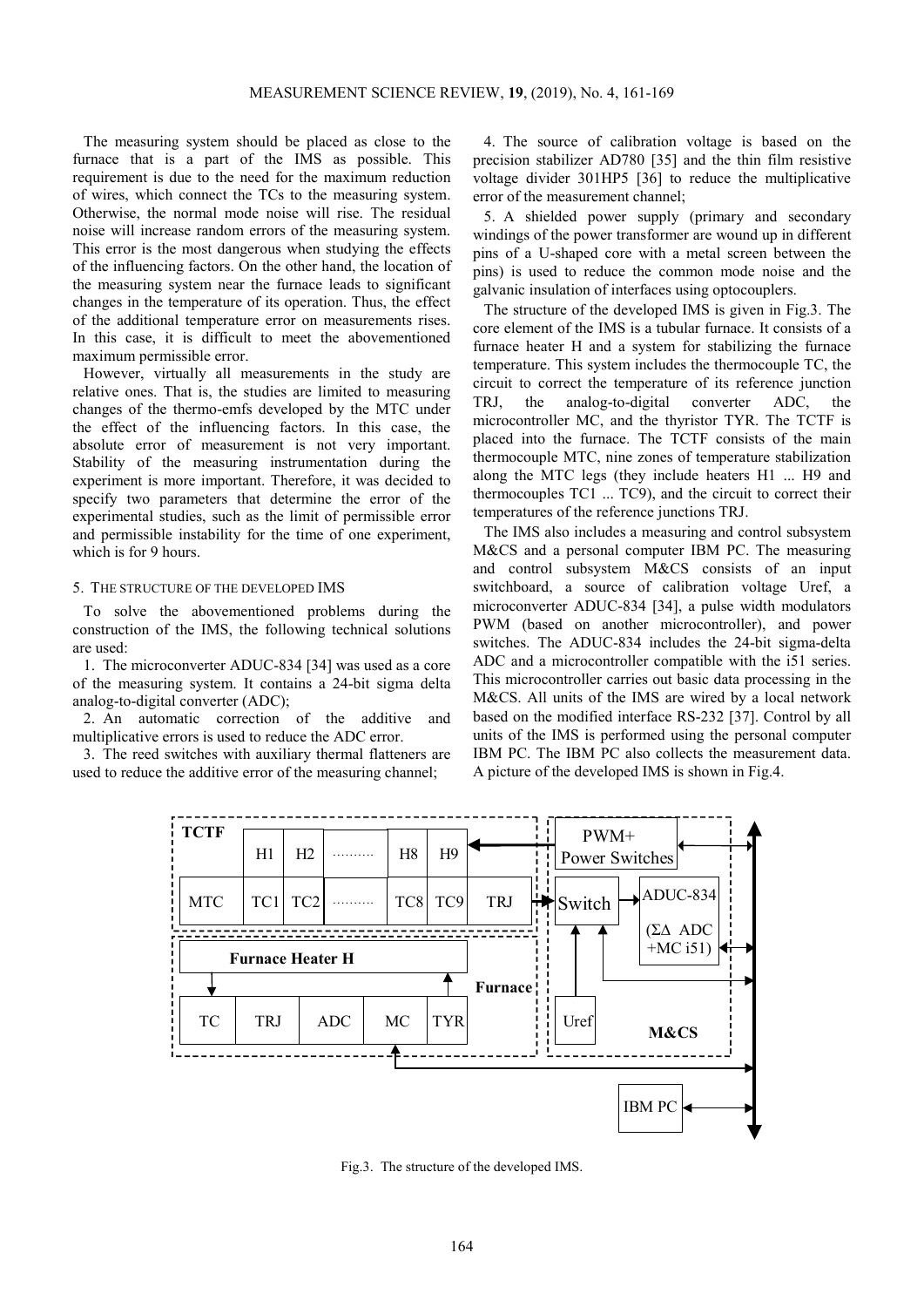We use the Ethernet network twisted pair to wire the TCs and heaters. It reduces the pulse interference and normal mode noise. Experimental studies have shown that in connection with the D9 socket, such a cable has parasitic thermo-emf of less than  $1 \mu V$  even under the influence of the thermal flux from the furnace. These measures make it possible to ensure the metrological parameters of the M&CS given in Table 1. As it can be seen from the table, the requirements for the M&CS are met.

The microcontroller, that is a part of the ADUC-834, uses the measured temperatures of the zones of the TCTF to compute control actions which are implemented by the microcontroller that is a part of the PWM. It should be noted that TCTF is a multi-zone object. Therefore, the widespread laws of regulation (in particular, PI, PID) do not provide the required accuracy in maintaining the temperature field along the MTC legs because of significant effects of thermal fluxes between zones. In this case the controllers of certain zones lose their stability (that is fall into the self-oscillation mode). That is why a control method that computes the required power changes for all zones [31] simultaneously was proposed. Then these power changes are applied by the PWM over a period of time sufficient for thermal transition in the TCTF zones to finish. Then the procedure of correction of the of heaters' powers is repeated. The process of regulation converges to the iterative approximation of the heaters' power to the value required to maintain a preset temperature field.



Fig.4. Picture of the developed IMS.

The advantages of this method are: (i) absence of selfoscillations and (ii) simplicity. Self-oscillations of small amplitude may appear due to the error of the measuring channel. However, they develop a very small error of 3 ... 4 µV. This error appears due to inhomogeneity of the MTC induced by an unstable temperature field. This instability of the temperature field is due to the error of control. The implementation of the method is solution of the system of n linear equations (in this particular case  $n = 9$ ).

The disadvantage of the method is the long process of iterative approximation of the temperatures of all zones to the preset values. As it is shown in [31], it takes six

iterations to achieve deviations in all zones within the permissible limits from the preset temperature field. Each iteration takes up to one hour. However, in this study this disadvantage is not significant.

| No               | Parameter           | Value                            |
|------------------|---------------------|----------------------------------|
| $\mathbf{1}$ .   | Number of           | 16                               |
|                  | channels            |                                  |
| 2.               | Measuring range     | $80 \text{ mV}$                  |
| 3.               | Resolution          | $1 \mu V$                        |
| $\overline{4}$ . | bound of            | $\pm (0.05 + 0.005(X/Xmax-1))$ % |
|                  | permissible         |                                  |
|                  | relative error      |                                  |
| 5.               | Diurnal instability | $\pm (0.0025 + 0.002(X/Xmax-1))$ |
|                  |                     | $\frac{0}{0}$                    |
| 6.               | Time of a single    | 1 <sub>s</sub>                   |
|                  | measurement         |                                  |
| 7 <sub>1</sub>   | Normal mode         | 70dB                             |
|                  | rejection ratio     |                                  |
| 8.               | Common mode         | $140 \text{ dB}$                 |
|                  | rejection ratio     |                                  |

Table 1. Technical parameters of the M&CS.

## 6. PROCESSING THE EXPERIMENTAL RESULTS

As it was mentioned above, the developed IMS is intended to study the changes in the conversion characteristics under the influence of various factors. Therefore, it is specially designed for relative measurements. There is no need to use standard means in such measurements. The measurement results are formed as deviations of the thermo-emfs developed by the MTC and other TCs. Therefore, the experimental data processing is aimed at obtaining high accuracy of these relative changes. The developed software for the IMS includes the following modules to achieve the aim:

1. Censoring the measuring sample. It is performed always. An algorithm for censoring a sample of eight measurements is used to reduce the normal mode noise. It consists of the following procedures: (i) finding the mean of the results of eight measurements; (ii) the rejection of two results with the maximum positive and negative deviations from the mean; and (iii) finding the mean of the remaining six measuring results. This algorithm virtually eliminates pulse interference as well as significantly reduces random and normal mode noises.

2. Zero setting. In addition, the average values of zero level in the last three measurements are compared. If the difference between them exceeds  $2 \mu V$ , all values are rejected and the zero setting is repeated. The short-circuit of the ADC input is carried out by a separate switch channel. The switch is based on the double reed relay with an additional thermal flattener. Its parasitic thermo-emf does not exceed 0.5 μV. The number of measurements in zero setting is doubled to reduce noise.

3. Calibration. It is performed using the reference voltage source (see point 4 of chapter 5). Preliminary experimental studies of the multiplicative error of calibration have shown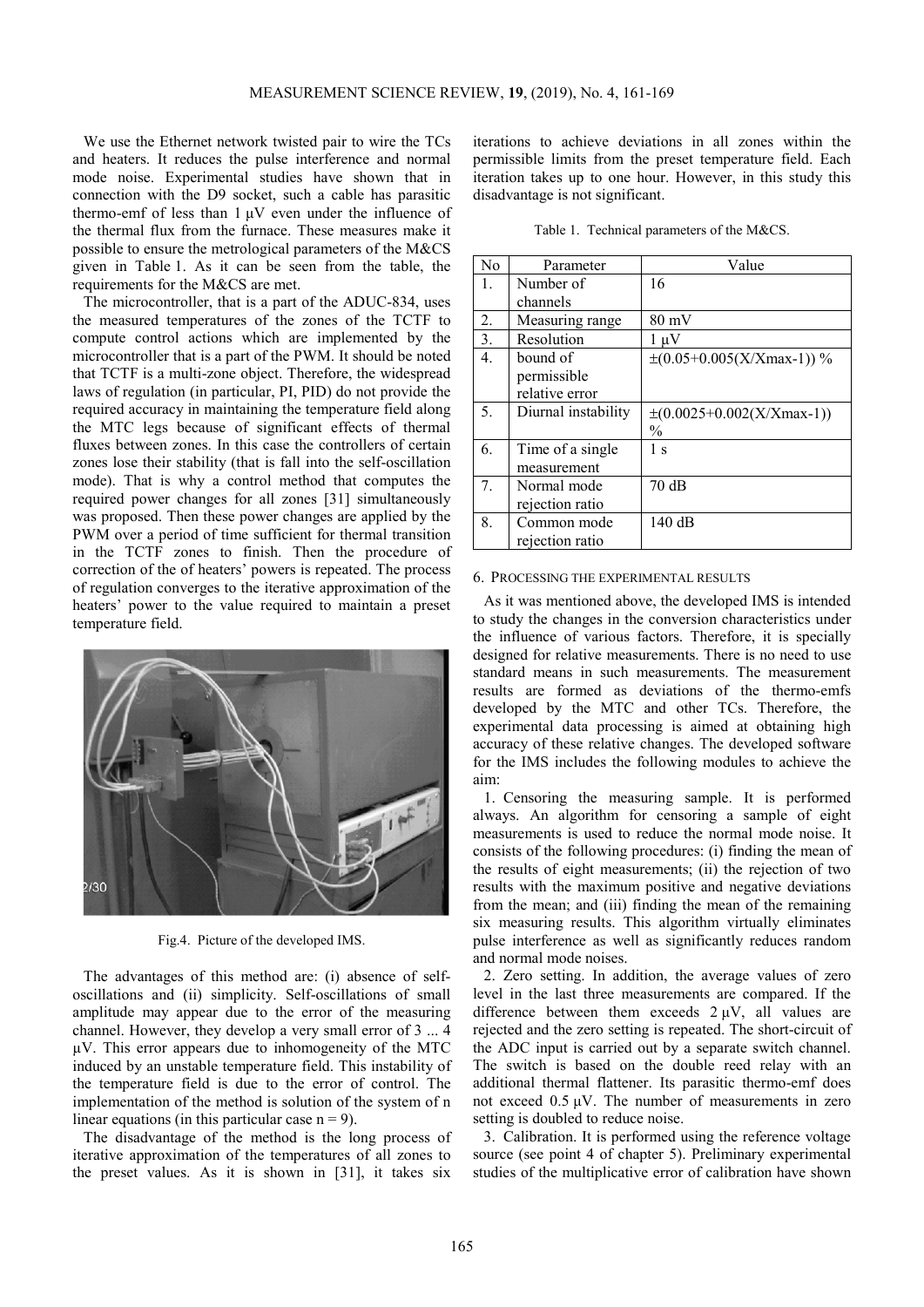that it does not exceed 0.015 %. The instability of the calibration source during 9 hours does not exceed 0.0015 %. In addition, the average values of the measurement results of the calibration voltage in the last three measurement cycles are compared. If the difference between them exceeds  $2 \mu V$ , all values are rejected and the calibration is repeated.

4. As it was mentioned above, the developed IMS is designed to study changes of thermo-emfs under the influence of various factors. Thus, all the series of experimental data begin with a zero value. The paper [38] showed that classical least squares method does not work well in such cases. Therefore, a method was proposed that ensures the equality of sum of residuals to zero for a regression equation passing through the origin of the Cartesian coordinate system for adequate fitting curve to data [38].

5. The developed methods for experimental data processing were implemented in LabVIEW. This makes possible: (i) digital and graphical indication of the experimental raw data in real time; (ii) digital and graphical indication of the processed data in real time; and (iii) recording these data into files for further storage.

# 7. STUDYING THE INFLUENCE OF AN EXTERNAL TEMPERATURE FIELD ON THE TEMPERATURE DISTRIBUTION ALONG THE MTC LEGS

The main errors of TCTF that need to be experimentally studied using the developed IMS are as follows:

1. The error due to the influence of the thermal flux from the first heater H1 on the temperature of the measuring junction MTC. This error is the error of method for the TCTF. It was shown that this error does not exceed 0.4 °C in case of the proper design of the TCTF [33].

2. The error due to changes in the external temperature field on the temperature distribution along the MTC legs. This error appears due to a non-ideal design of the heaters H1...Hn. This error causes a residual error due to inhomogeneity.

Let us consider the influence of changes of the external temperature field on the temperature distribution along the MTC legs. In general, there are three possible modes of operation for each subsystem of temperature control:

1. The subsystem cannot supply sufficient heat to a TCTF zone due to insufficient power of a heater Hi. In this case, the power of this heater has been 100 % for a long time, however, the temperature of the zone remains lower than the preset.

2. The subsystem operates in a normal mode. In this case, power of each heater for a long time has been within the limits  $0 < P_i < 100\%$ , and the temperature of the zones

remains close to the preset one  $T_i \approx T_{izad}$ .

3. The subsystem cannot make the temperature of a zone lower. In this case power of this heater has been zero for a long time, however, the temperature of the zone remains higher than the preset one  $T_i > T_{i\text{rad}}$ .

It is impossible to stabilize the temperature field profile along the MTC legs by the means of a subsystem of temperature control in the first and third modes. These modes in the TCTF are abnormal. They must be detected by the program of operation of the control subsystem. It has to report about the occurrence of such modes to an operator or higher hierarchical level of the system. In these modes the error due to acquired inhomogeneity of the MTC legs appears. However, this error will be less than in the case of absence of temperature control subsystems (that is, when using a conventional TC). The measuring error in such modes is not considered in this paper.

However, even in case of normal operation of the temperature control subsystem, changes in the external temperature field can somewhat affect the temperature field along the MTC legs. This effect appears due to non-ideal design of the TCTF. Actually, it determines the manifestation of the residual error due to inhomogeneity of the MTC legs. Therefore, the estimation of this effect is necessary. The main difficulty of such an estimation is that in the mode of normal operation of a control subsystem, temperatures of all zones are approximately equal to the preset ones. Therefore, the temperature measurements by ТС1 ... ТС9 do not carry the information about the effect of the external temperature field. This effect is maximum between heaters where there is no TC to measure temperature at this particular place. It is impossible to study this effect even using a furnace with controlled temperature field and a system for measuring the profile of the external temperature field.

On the other hand, we do not need to know the exact dependence of the internal temperature field on the external one. The effect of the external temperature field on the internal one causes only a residual error due to inhomogeneity of the MTC. It is obvious that small changes in the external temperature field induce small changes in the internal one. Small changes in the temperature field of MTC have little effect on the residual error due to inhomogeneity. Thus, it is necessary to estimate the maximum deviation of the internal temperature field from the preset one under relatively large changes in the external temperature field.

It is suggested to artificially create a change in the external temperature field by turning off one of the heaters. The created temperature difference will induce a thermal flux which penetrates to the MTC legs. There is a temperature sensor, a zone TC, whose corresponding heater is turned off, in the center of the area of the maximum penetration. The difference between the measured temperature with the heater on and off simulates the influence of the external temperature field on the internal one. In this way one can approximately estimate the "coefficient of penetration" of the external temperature field through the "gap", which equals the width of one zone.

The experimental technique is as follows:

1. Establish a preset temperature in the furnace and keep the prototype of the TCTF with the heaters off until the end of the furnace thermal transition.

2. Measure the temperatures  $T_i^A$  of all zones of the TCTF prototype by the TC1...TC9.

3. Turn on all the zone heaters of the TCTF at full power and wait until the end of thermal transition.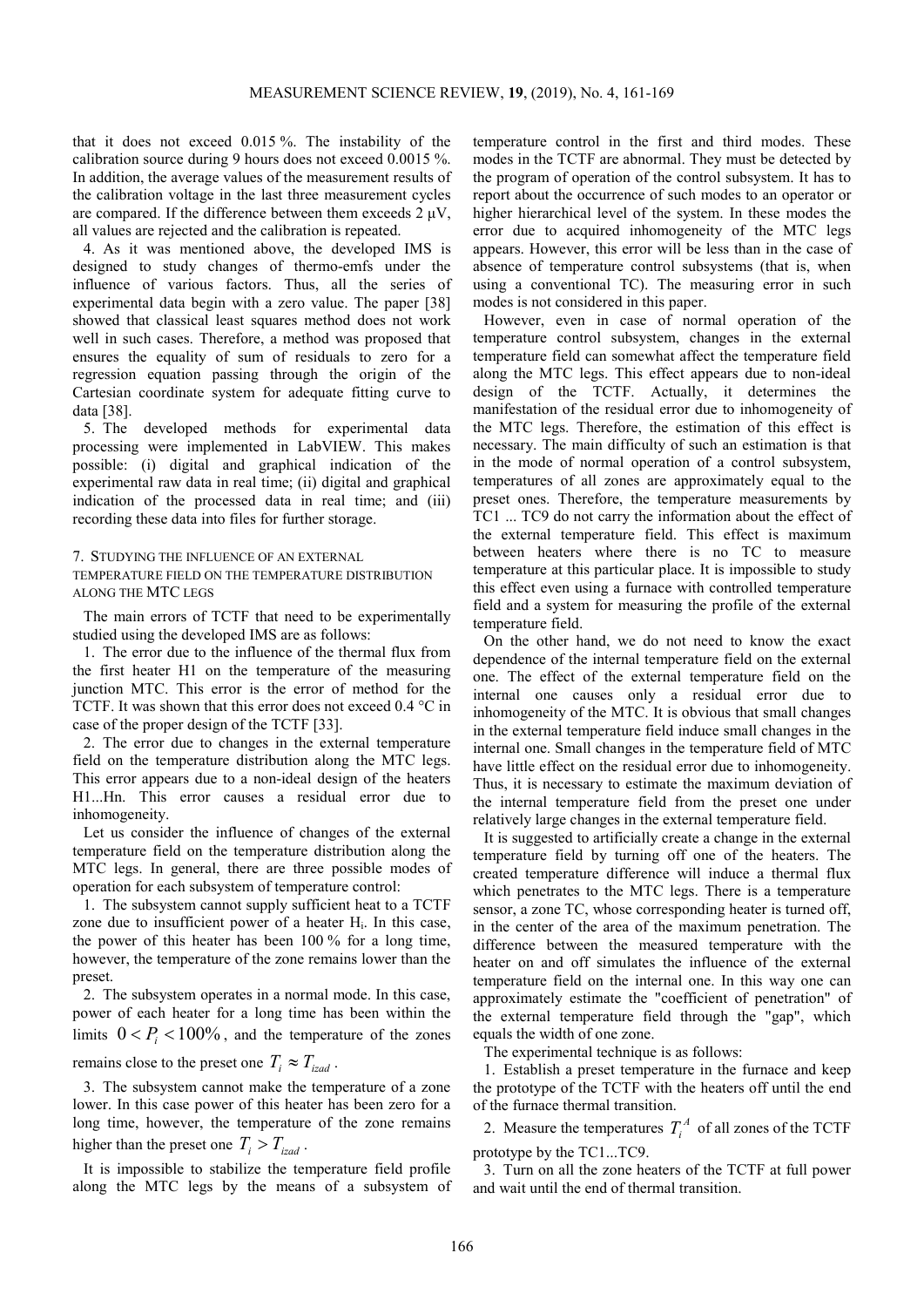4. Measure the temperatures of all zones of the TCTF prototype  $T_i^B$  by the TC1 ... TC9.

5. Turn off one of the heaters of the TCTF prototype and wait until the end of cooling transition. Preliminary studies of the prototype presented in Fig.2. show that it is reasonable to turn off the seventh heater (the count starts from the reference junction). Because of asymmetry of the temperature field developed by the heaters, the seventh heater gives the maximum temperature change.

6. Measure the temperatures of all zones of the TCTF prototype  $T_i^C$  by TC1 ... TC9.

The maximum additional heating  $\Delta T_i^B$  from the full power operation of all zone heaters can be determined as the difference between the temperatures of corresponding zones when all heaters are in on mode (see points 3 and 4 from the list above) and when all heaters are off (see points 1 and 2 from the list above)  $\Delta T_i^B = T_i^B - T_i^A$ *B*  $\Delta T_i^B = T_i^B - T_i^A$ . The plot  $\Delta T_i^B$  vs zone number is given in Fig.5. (the top curve of blue color). Additional heating  $\Delta T_i^C$  from the full power operation of all but the 7-th zone heaters (the seventh heater is off) can be determined as the difference between the temperatures of corresponding zones when all but the 7-th heaters are on (see points 5 and 6 from the list above) and when all heaters are off (see points 1 and 2 from the list above) *A i C*  $\Delta T_i^C = T_i^C - T_i^A$ . The plot  $\Delta T_i^C$  vs zone number is also given in Fig.5. (the middle curve of orange color). These two curves characterize the "penetration" of the external temperature to the MTC legs through the "gap" that equals the width of the seventh heater. The difference between these temperatures (the lowest curve in Fig.5. of black color) corresponds to the simulated influence of the external temperature field on the internal one. The value of the above mentioned "coefficient of penetration" can be estimated as the ratio of the maximum value of the difference curve to the maximum value of the change of the temperature field  $\Delta T_i^B$ . In this particular case we are interested in determining the "coefficient of penetration" for the 7-th zone. As it can be seen from Fig.5., the maximum value of the difference curve is in zone 7 and it is  $5^{\circ}$ C. The maximum value of the change of the temperature field  $\Delta T_i^B$  is in zone 7 and it is 28 °C. Thus, the approximate value of the experimentally determined "coefficient of penetration" equals  $K_{EXP} = 5\degree C / 28\degree C \approx 0.2$ . It should be noted that the obtained value corresponds to the "gap" whose width equals the width of one heater. In the prototype given in Fig.2., the width of the "gap" (i.e., the distance between the end of a heater and the beginning of the successive one) is about 5 times smaller than the width of the heater.

Although the dependence of temperature change on width of the "gap" is non-linear, to estimate the error due to inhomogeneity, it can be assumed that the "coefficient of penetration" is proportional to the "gap" width. Therefore, the value of the "coefficient of penetration" should be considered 5 times smaller during operation, that is  $K_{REAL} \leq 0.04$ . This value is acceptable in order to decrease the error due to inhomogeneity of the MTC in 10 ... 20 times.



Fig.5. Changes in external temperature vs the temperature distribution along the MTC legs.

## 8. CONCLUSIONS

The main contribution to the net error of measurement comes from the sensor.

The thermocouple has many errors but the main source of its error is thermoelectric inhomogeneity of its legs. It has been a problem for more than a century [26]. Recent studies show the possible ways of coping with this problem [14], [27].

The existing methods for TC error correction have low efficiency because of thermoelectric inhomogeneity. They work well in a stable temperature field but are not very effective in case of changes in temperature distribution along the TC legs. The sensor proposed in [14] is intended to maintain a stable temperature distribution along the TC legs and expand the area of usage of the methods for TC error correction.

There is a constructed prototype of the TCTF proposed in [14].

The IMS to study the TCTF prototype, considered in this article, allows carrying out experimental studies of the specific errors of the proposed TCTF. The study of the influence of changes in the external temperature field on the temperature distribution along the MTC legs shows that this effect is insignificant and one can significantly decrease error due to inhomogeneity of the MTC legs by approximately 10-20 times.

#### ACKNOWLEDGEMENT

This work was financed in the framework of the project Lublin University of Technology - Regional Excellence Initiative, funded by the Polish Ministry of Science and Higher Education (contract no. 030/RID/2018/19). This work was supported by the Ministry of Education and Science of Ukraine under project for young researches (no 0119U100435). This work is supported by Doctoral Scientific Research Fund from Hubei University of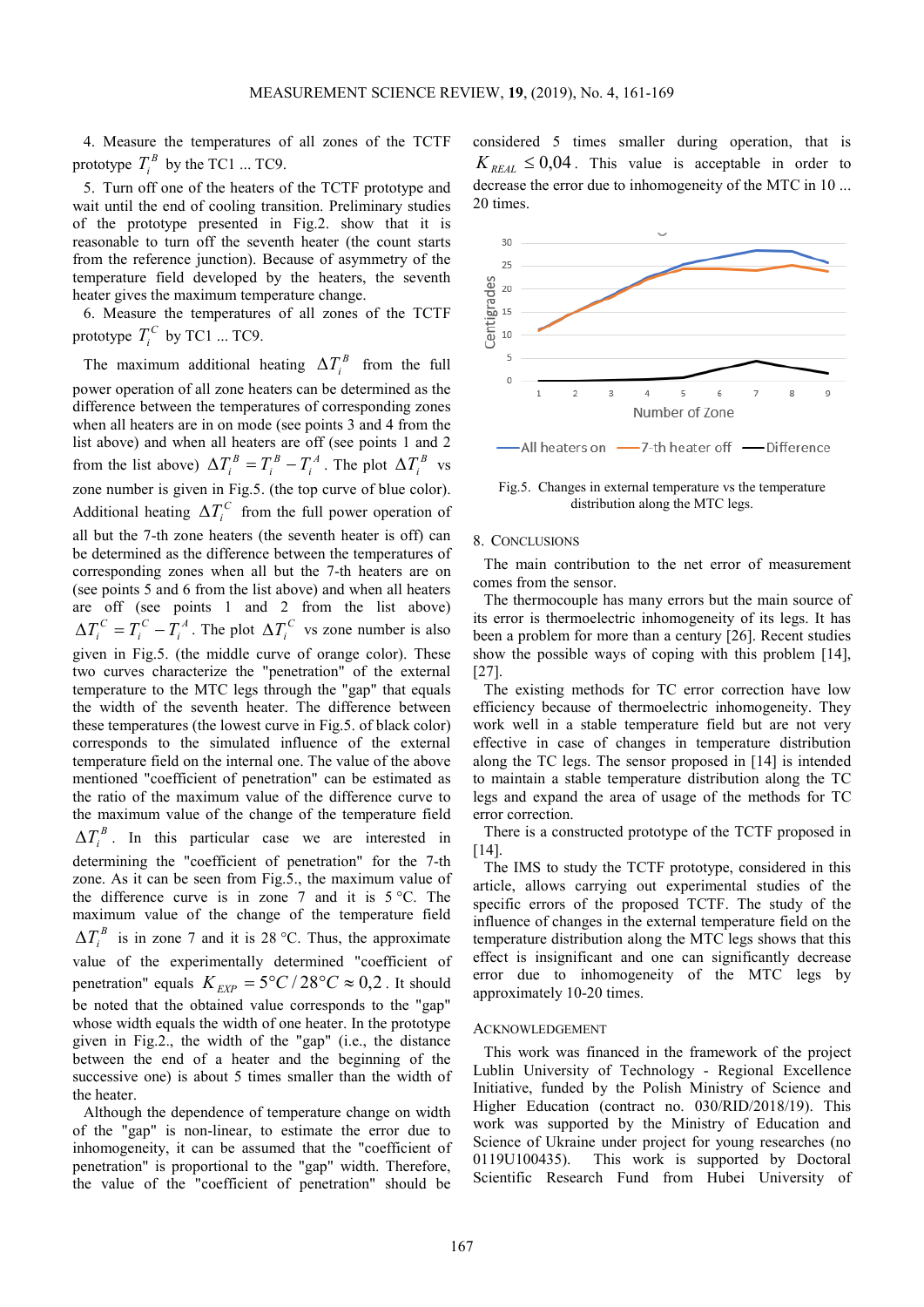Technology (No. BSQD14037) and by Green Industry Technology Leading Project of Hubei University of Technology (No. ZZTS2016004).

# **REFERENCES**

- [1] Webster, J.G. (1998). *The Measurement, Instrumentation and Sensors Handbook*. CRC Press.
- [2] Glowacz, A., Glowacz, W. (2018). Vibration-based fault diagnosis of commutator motor. *Shock and Vibration*, 2018, 7460419.
- [3] Lee, G.W., Kim, H.K. (2018). Personalized HRTF modeling based on deep neural network using anthropometric measurements and images of the ear. *Applied Sciences*, 8 (11), 2180.
- [4] Stadnyk, B., Khoma, Y. (2013). Improving the accuracy of the single chip impedance analyzer for sensor applications. *Sensors & Transducers*, 150 (3), 27-31.
- [5] Glowacz, A. (2018). Acoustic-based fault diagnosis of commutator motor. *Electronics*, 7 (11), 299.
- [6] Glowacz, A. (2019). Fault diagnosis of single-phase induction motor based on acoustic signals. *Mechanical Systems and Signal Processing*, 117, 65-80.
- [7] Przystupa, K. (2017). An attempt to use FMEA method for an approximate reliability assessment of machinery. *ITM Web of Conferences*, 15, 05001.
- [8] Birch, J.A. (2003). *Benefit of legal metrology for the economy and society: A study for the International Committee of Legal Metrology*. http://www.oiml.org/ publications/E/birch/E002-e03.pdf.
- [9] Pohrebennyk, V., Mitryasova, О., Dzhumelia, E., Kochane, A. (2017). Evaluation of surface water quality in mining and chemical industry. In *Proceedings of the 17th International Multidisciplinary Scientific GeoConference (SGEM 2017).* SGEM, Vol. 17 (51), 425-432.
- [10] Zhang, Y., Chen, B., Pan, G., Zhao, Y. (2019). A novel hybrid model based on VMD-WT and PCA-BP-RBF neural network for short-term wind speed forecasting. *Energy Conversion and Management*, 195, 180-197.
- [11] Perzel, V., Flimel, M., Krolczyk, J., et al. (2017). Measurement of thermal emission during cutting of materials using abrasive water jet. *Thermal Science,* 21 (5), 2197-2203.
- [12] Józwik, J., Ostrowski, D., Milczarczyk, R., Krolczyk, G.M. (2018). Analysis of relation between the 3D printer laser beam power and the surface morphology properties in ti-6Al-4V titanium alloy parts. *Journal of the Brazilian Society of Mechanical Sciences and Engineering*, 40 (4), 215.
- [13] Zhang, Y., Wang, P., Zhang, C., Lei, S. (2017). Wind energy prediction with LS-SVM based on Lorenz perturbation. *The Journal of Engineering*, 2017 (13), 1724-1727.
- [14] Jun, S., Kochan, O., Kochan, V., Wang, C. (2016). Development and investigation of the method for compensating thermoelectric inhomogeneity error. *International Journal of Thermophysics*, 37 (1), 1-14.
- [15] Zhang, Y., Wang, P., Ni, T., Cheng, P., Lei, S. (2017). Wind power prediction based on LS-SVM model with error correction. *Advances in Electrical and Computer Engineering*, 17 (1), 3-9.
- [16] Kozieł, J., Przystupa, K. (2019). Using the FTA method to analyze the quality of an uninterruptible power supply unit reparation UPS. *Przegląd Elektrotechniczny*, 95 (1), 77-80.
- [17] Fluke Corporation. *Data Acquisition Units*. http://www.fluke.com.
- [18] Smalcerz, A., Przylucki, R. (2013). Impact of electromagnetic field upon temperature measurement of induction heated charges. *International Journal of Thermophysics*, 34 (4), 667-679.
- [19] Sachenko, A., Kochan, V., Turchenko, V. (2003). Instrumentation for gathering data [DAQ systems]. *IEEE Instrumentation & Measurement Magazine*, 6 (3), 34-40.
- [20] Jun, S., Kochan, O. (2015). The mechanism of the occurrence of acquired thermoelectric inhomogeneity of thermocouples and its effect on the result of temperature measurement. *Measurement Techniques*, 57 (10), 1160-1166.
- [21] Körtvélyessy, L. (1981). *Thermoelement Praxis*. Vulkan-Verlag.
- [22] Heyer, D., Noatsch, U., Tegeler, E., et al. (2007). Intercomparison of the realization of the ITS-90 at the freezing points of Al and Ag among European NMIs. *International Journal of Thermophysics*, 28 (6), 1964-1975.
- [23] Southworth, D.J. (1999). *Temperature Calibration with Isotech Block Baths: Handbook of Isothermal Corporation Limited*. Isotech.
- [24] Sloneker, K.C. (2009). Thermocouple inhomogeneity. *Ceramic Industry*, 159 (4), 13-18.
- [25] Kim, Y.G., Song, C.H., Gam, K.S., Yang, I. (2009). Change in inhomogeneity with temperature between 180°C and 950°C in base-metal thermocouples. *Measurement Science and Technology*, 20 (7), 075102.
- [26] White, W.P. (1906). The constancy of thermoelements. *Physical Review*, 23, 449–474.
- [27] Trisna, B.A., Hanifa, S.A., Wiriadinata, H., et al. (2018). Effect of electrical annealing to the inhomogeneity improvement of type-S thermocouples. *Journal of Physics: Conference Series*, 1065, 122001.
- [28] Jun, S., Kochan, O.V., Jotsov, V.S. (2015). Methods of reducing the effect of the acquired thermoelectric inhomogeneity of thermocouples on temperature measurement error. *Measurement Techniques*, 58 (3), 327-331.
- [29] Yang, Q., Kochan, R. (2013). Investigation of thermocouple's drift speed influence on error of their heterogeneity correction. *Sensors & Transducers*, 160 (12), 514-520.
- [30] Jun, S., Kochan, O. (2014). Investigations of thermocouple drift irregularity impact on error of their inhomogeneity correction. *Measurement Science Review,* 14 (1), 29-34.
- [31] Vasylkiv, N., Kochan, O., Kochan, R., Chyrka, M. (2009). The control system of the profile of